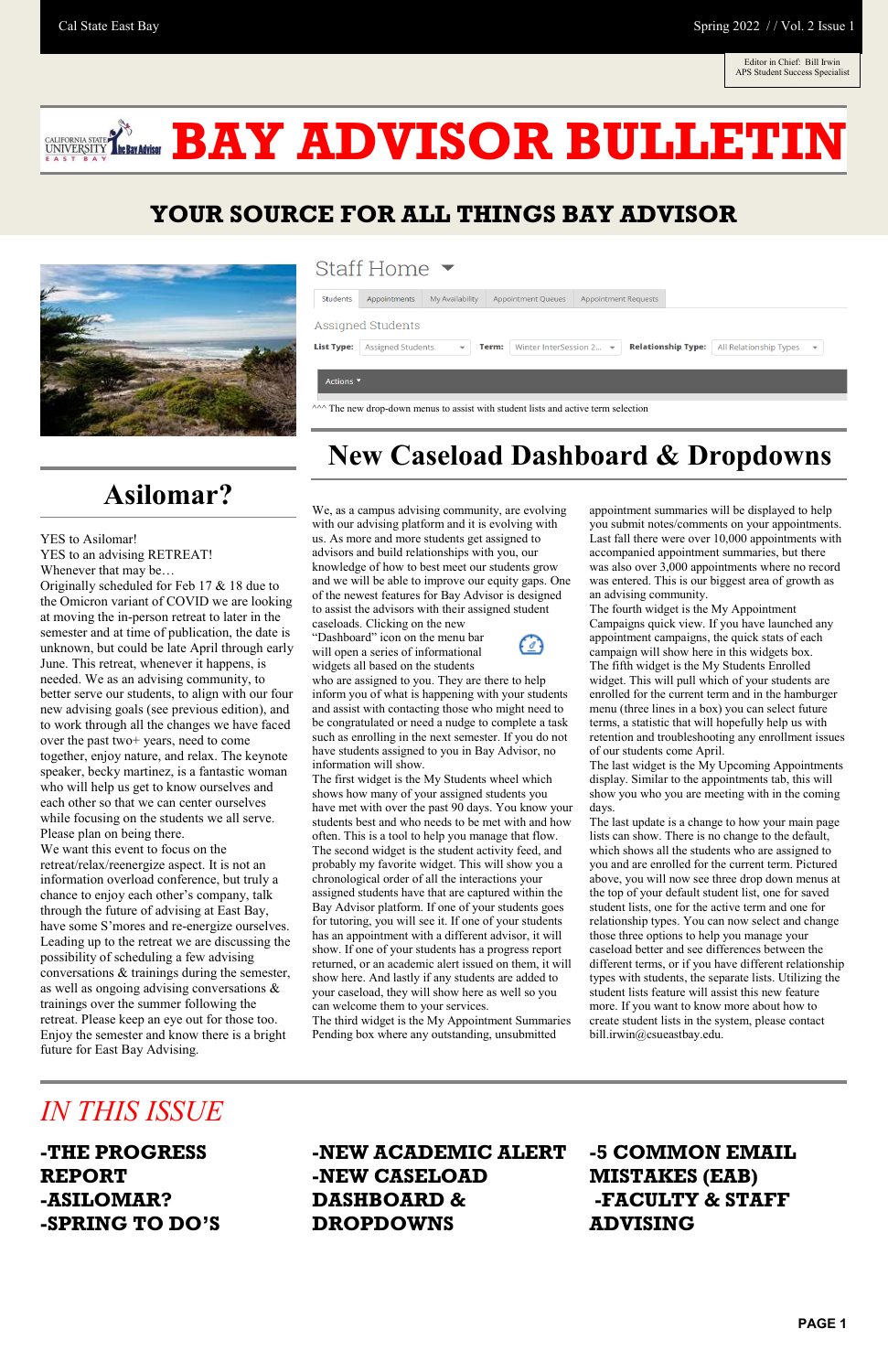# **BAY ADVISOR BULLETIN**

# **THE PROGRESS REPORT**

Semester by Semester Data Highlights

# *New Academic Alert Option*

 Academic Alerts have been up and running for five semesters now. Each semester the number of Academic Alerts issued by faculty has increased. This past fall there were 591 alerts issued for 358 students. There are 6 potential alert reasons for faculty to choose from. Each alert when selected creates a case in Bay Advisor which then gets assigned to an advisor, typically a Pioneer Success Coach. The most common alert selected from faculty has been "Missing Assignments", typically accounting for almost half of all Academic Alerts, in each of the past five semesters. When the "Missing Assignments" alert is selected and then assigned to an advisor, typically the first question the advisor asks the student is "can the missing work be made up?" The student often times does not know if they can or cannot turn things in late, so they must go ask their faculty member and find out. This takes time. Precious time that could be used to either make up the work, or create a plan to succeed without the work and grade, or to plan to withdraw from the course. Because of this the decision was made to change the alert reason name to include if the work CAN or can NOT be made up. There are now two different alert reasons for missed assignments for faculty to select from. **"Missing Assignments CAN Be Made Up"** and **"Missing Assignments can NOT Be Made Up."** This is all to help save time for the student, so they can get back on track quicker. There is no judgement on if work can or can not be made up. Some classes and faculty allow for it, and others do not. It is not an advisor's role to say if the work should or should not be made up, that is on the faculty, their teaching philosophy and the type of work that is being turned in. The role of Bay Advisor is to help facilitate meetings and the dissemination of information to those who need to know.



 Advising appointment numbers for Fall 2021 held proportionately steady to the student population. The numbers of appointments dropped but compared to Fall 21 head count the number of appointments was proportionately steady. In total there were 10,210 advising appointments, serving 6,305 distinct students in which the student attended, and an appointment summary was filed in Bay Advisor. If appointments summaries were filed for all appointments, the number would grow to roughly 14,000. This is our biggest area of growth from an advising standpoint, filing appointment summaries. This is also one of the biggest complaints from advisors.

**^^^ Appointment Summaries Filed and Unfiled**.

One continued bright spot of the pandemic and sustained virtual advising is the no-show rate. Pre-pandemic there were well over 1,000 noshows per term. Fall 2020 we only recorded 591 no-shows and then this past Fall 2021 there were 629. A welcome change and data to show the commitment of our advisors in meeting the students where they are during this pandemic.

 The Fall 2021 Progress Report campaign began on 9/16 and ended on 10/17. There were 19,781 evaluations consolidated and sent out by advisors on behalf of 3,497 students for the selected student populations. We saw a positive response rate by faculty of 60% (10,211 returned reports) and an "at risk" rate of 19% (2,014 returned reports marking the student in question as "at risk" for failing the course). The "at-risk" marked reports were for a total of 1,233 students, of which 237 students had 3 or more "at-risk" reports filed. The number one "at-risk" reason marked was missing assignments. The advising community ended up hosting 4,534 advising appointments for 2,311 unique students based on the progress report responses. The 914 of the 1,233 students (74%) with at least one class marked as "atrisk" met with an advisor after the launch of the Progress Report Campaign. Thank you, faculty, for your responses and concern for our students.

 Academic Alerts and Cases are the other form of early alert for our campus. Progress reports can be seen as our advisors reaching out



**<<< Historical Trends of Advising Appointments**

to faculty for information on specific students, where academic alerts and cases are created when faculty reach out about a specific student to our advisors. This program launched in fall of 2019, and with the ongoing pandemic has continued to be a valuable tool for faculty in getting students assistance. This fall, we had 591 academic alerts issued for 358 students by 72 different faculty members. All alerts become cases which our advisors work to close with the student. All cases were closed during the Fall semester with an average of 18 days from open to close.

Communication to students has also changed and evolved due to the pandemic and Bay Advisor usage. This past fall there were over 157,000 emails sent to students through Bay Advisor, not counting any automated appointment reminders, or Appointment Campaigns. Also, there were over 47,000 text messages sent to students as well. The usage of sending text messages to students to meet them where they are at (on their phones) has grown almost exponentially. Fall 2020 was the first full semester with advisors having this ability and we recorded just over 17,000 text messages. Spring 21 had just over 25,000 text messages and this fall was over 47,000 messages sent by advisors. Many advisors report that it is a lot easier to get ahold of students this way, to follow up with them after an appointment, or to get them to look at a detailed email and respond. The other and more directed form of communication out of Bay Advisor is Appointment Campaigns. These are a way to select and target a specific population of students and invite them to an advising appointment for a specific service/reason. The usage of appointment campaigns by advisors has continued to grow through the pandemic and through the introduction of the Personal Availability Link (PAL). There was a 67% increase in usage of Appointment Campaigns from Fall 2020 to Fall 2021 as well as an increase in appointments derived from the campaigns. The best part for student success is when analyzed over the year, students who attended an appointment derived from an appointment campaign persisted at a rate of 4.1% higher than those who were invited but did not attend an appointment.

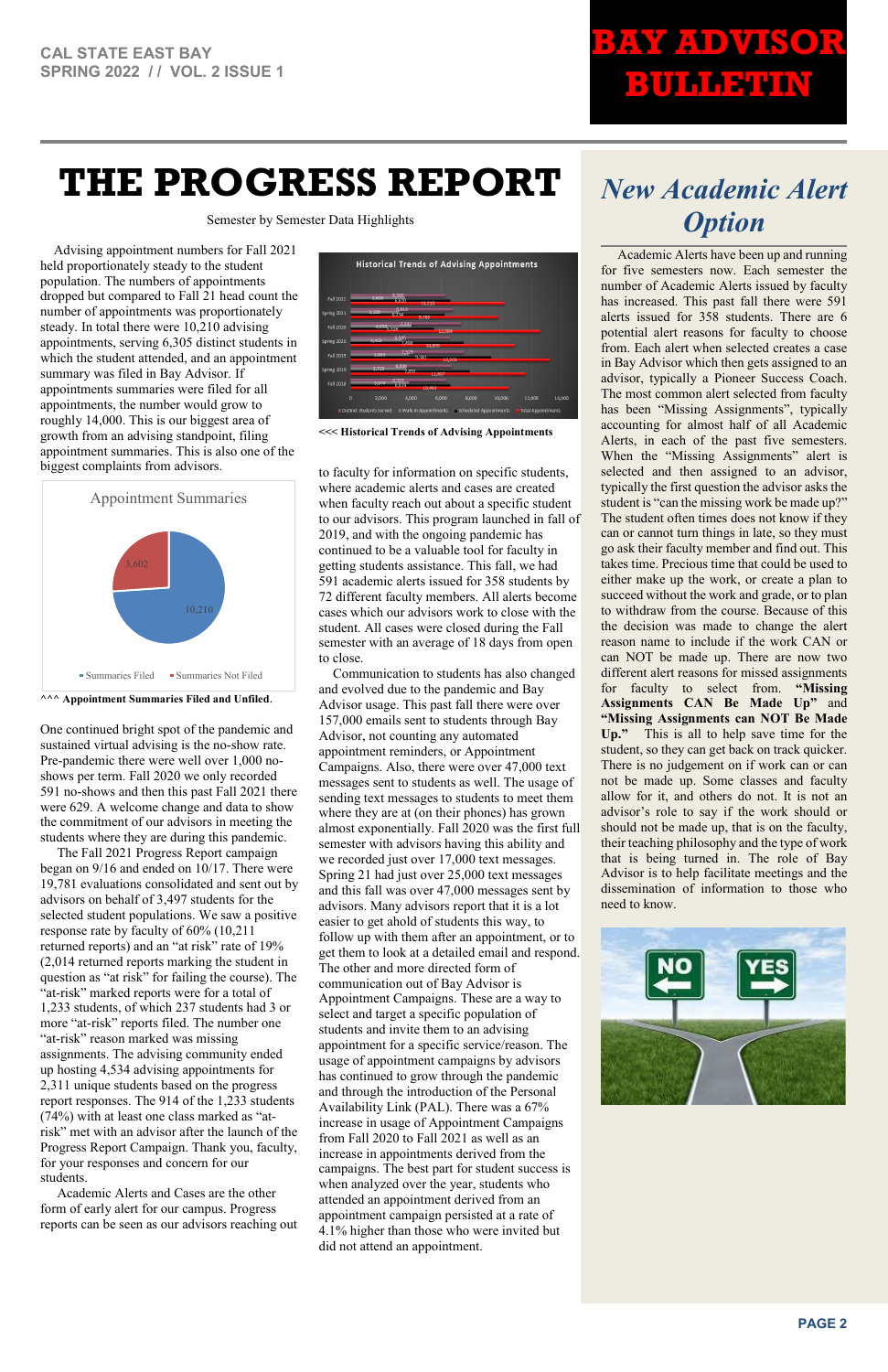**BAY ADVISOR** 

**BULLETIN** 

### **REMINDER**

## *Start of the Spring Semester To Do's:*

- $\checkmark$  Update your availability If you use Bay Advisor to allow students to schedule appointments with you, you will need to update/edit your availability by going through your availability tab.
- $\checkmark$  Experience the New There have been a lot of changes to your Bay Advisor recently, please explore them and as always if you have questions or concerns contact Bill.
- $\checkmark$  Prep for Progress Reports Progress Report Campaign will launch on or about **Feb 15** and end **March 20**.
- Update Student Assignments If you or your department have student assignments in Bay Advisor, please work with Bill Irwin or your ASC to update any relationship assignments needed for the upcoming semester.
- Update your own Student Lists Student lists, formerly known as watch lists, are local to your own Bay Advisor. They are a good way to separate student assignments, especially for messaging, and should be updated each term.
- $\checkmark$  Decide what Campaigns you will run this term and when Appointment Campaigns should be planned out in advance. For more details look at the EAB Campaign Ideas by reading further in this Bulletin.

 $\checkmark$  Relax, you have time, it's a long semester Be sure to make some time for yourself.

You did a great job in Fall 2021, time to do it again  $\circled{e}$ 

### **1. Sending a non-personalized message**

Personalization today goes beyond just the use of a student's first name. It is a way to build rapport, establish a connection with our students, and be identityconscious—the latter of which is of considerable concern when reaching out to a minoritized students. Black, Latinx, first-gen, LGBTQ+, and international students are often wary of communicating or responding to an unknown person from an office they have yet to visit. To make your communications truly personal, be upfront about why you are reaching out and how you can help this student overcome whatever challenge(s) they may be facing.

### **Do this instead**

Use a student's name and preferred pronouns if known, introduce yourself, and note the reason for your outreach

#### **2. Sending a message from someone unknown**

When it comes to sensitive matters such as academic grades, basic needs insecurity, and mental health, students are naturally cautious about who they engage with to get support or guidance, if they do at all. Be thoughtful and cautious when deciding who should be on the "from" line of these emails. An [NSSE survey](https://nsse.indiana.edu/research/annual-results/trust/index.html?utm_source=eabdb&utm_medium=email&utm_campaign=eabdb) found that students across all racial groups trust their advisors most, followed by faculty. When seeking to provide support, ensure these individuals are doing the outreach [where possible.](https://www.newamerica.org/education-policy/reports/keeping-student-trust/?utm_source=eabdb&utm_medium=email&utm_campaign=eabdb)

#### **Do this instead**

Send a message from someone the student has been introduced to, or better yet, someone they trust

#### **3. Making students feel singled out**

Although *you* know that you just emailed dozens of students to meet with you to discuss their course grades, your students may think they're the only one. Many students on the receiving end of those emails already feel isolated in their academic troubles and may see your email as further confirmation that they don't belong on your campus. You may not know it, but your email at that moment adds to the other microaggressions and invalidations they have received to date. To combat this, you must provide your students with a perspective of what are common challenges students face, the ways they can turn it around, and that, in fact, a majority do. Your students will thank you.

#### **Do this instead**

Normalize the challenges students face by providing anecdotal or quantitative evidence that they are not alone

### **4. Using deficit-oriented language**

No one likes to hear what they can't do—but we are definitely all ears when it comes what we *can* do. Students are no different. By using asset-based language you prioritize a students' aspirations, strength, and potential over [unjust stigma narratives.](https://www.brookings.edu/blog/up-front/2020/11/19/the-challenges-facing-black-men-and-the-case-for-action/?utm_source=eabdb&utm_medium=email&utm_campaign=eabdb) You are saying to students that they can achieve success within your institution as you provide them resources and [tools](https://eab.com/products/navigate/?utm_source=eabdb&utm_medium=email&utm_campaign=eabdb) to do so. That sense of hope, resiliency, and empowerment can then erode their lack of belonging and give historically excluded students greater agency to continue creating change in themselves.

### **Do this instead**

Use asset-based language that empowers students and acknowledges the institution's role in addressing or furthering inequities

#### **5. Not accounting for student perspectives and feedback**

The days of using one message across numerous groups of students are over. To ensure your diverse student body is receptive to the messages you send, get continual feedback. Your student communication strategy should be an iterative process—especially as the impact of the message will be felt differently across student groups. This is a step you should expect to execute several times throughout an academic year.

#### **Do this instead**

Engage student leaders, student employees, or student focus groups to understand what works and what doesn't

### **Practice good email hygiene**

As you evolve your email communications, keep these foundational strategies in mind:

#### Keep it concise

Students—and quite frankly all of us—skim messages. The time you get with students is precious and you must get to the point. Write no more than 5-6 sentences, remove jargon, and clearly state the benefit students will derive from the interaction.

Provide a clear next step

Before you send over your next email provide an easy link to a resource or a tool to schedule an appointment. Make it as easy as possible for students to opt-in and take the requested next step.

### 5 Common Email Mistakes – And How to Correct Them

By Meacie Fairfax, EAB